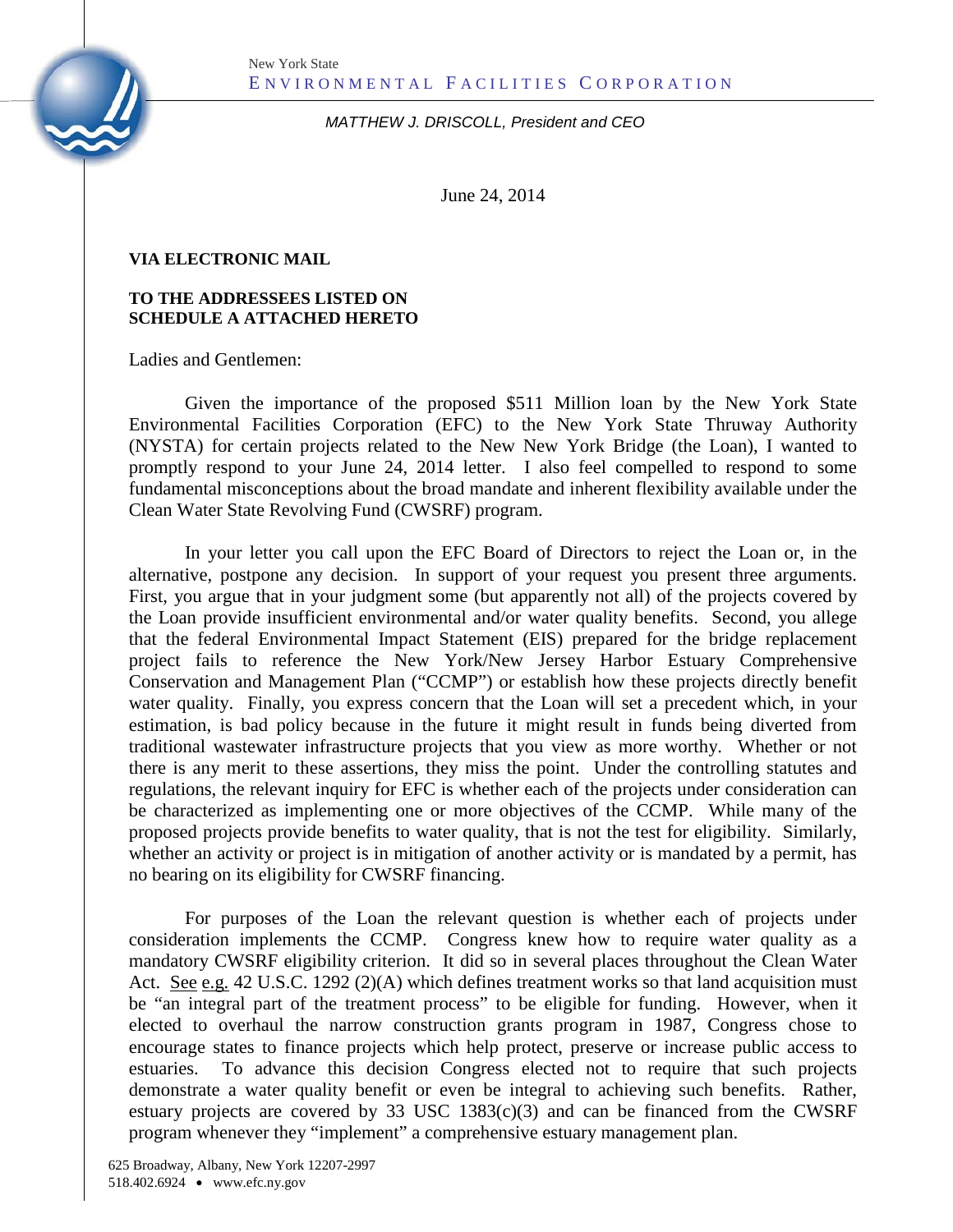While your arguments question the advisability of the long-standing Congressional decision to allow funding for projects that simply advance the goals of the CCMP, they offer no reason to conclude that the proposed projects are not eligible for CWSRF financing pursuant to 33 USC  $1383(c)(3)$ . In this regard it is noteworthy that EPA has called upon the states to 'tap the untapped potential' of the CWSRF program. In recognition of the flexibility afforded by the CWSRF program, EPA has encouraged states to expand the use of their loan programs. Among the projects publicized by EPA was Maine's decision to use CWSRF funds to allow private foresters to buy logging equipment and funding the clean-up of brownfield sites. These activities, publically cited with approval by EPA, support a determination of eligibility for the projects being presented to EFC as part of the Loan.

You also question the process used to consider the Loan. Admittedly projects can be added to the Intended Use Plan (IUP) and move to a financing decision quickly. However, this is nothing new. EFC has amended its IUP many times in the past using this process without objection from EPA or any stakeholders. Indeed, most applicants see speed as beneficial. Moreover, Section 2.1.1.3 of New York's IUP fully discloses EFC's intent to consider projects that are eligible pursuant to 33 USC 1383 $(c)(3)$ . Furthermore, no one can legitimately question the adequacy of the opportunity for public review and comment on these projects. As your letter notes, these projects were part of the EIS and were thoroughly reviewed and commented upon in that context. Accordingly, it is difficult to understand how delaying consideration of the Loan helps anyone.

Finally, you seem to allege that there are funding needs more pressing than the Loan which EFC is ignoring. Nothing could be further from the truth. Over the past several funding cycles, there has been a shortage of willing CWSRF borrowers. While EFC has taken aggressive steps to increase the demand for funding, I am confident that the Loan will not materially impact EFC's ability to discharge its other important responsibilities.

EFC is being called upon to consider a novel financing that may indeed stimulate new thinking about uses of the CWSRF. However, now and in the future, EFC will be guided by the clear mandates of the applicable law and available guidance.

Thank you for your input and I look forward to working with you on this important project.

Sincerely Joseph J. Martens

Commissioner

JJM/amh Attachment